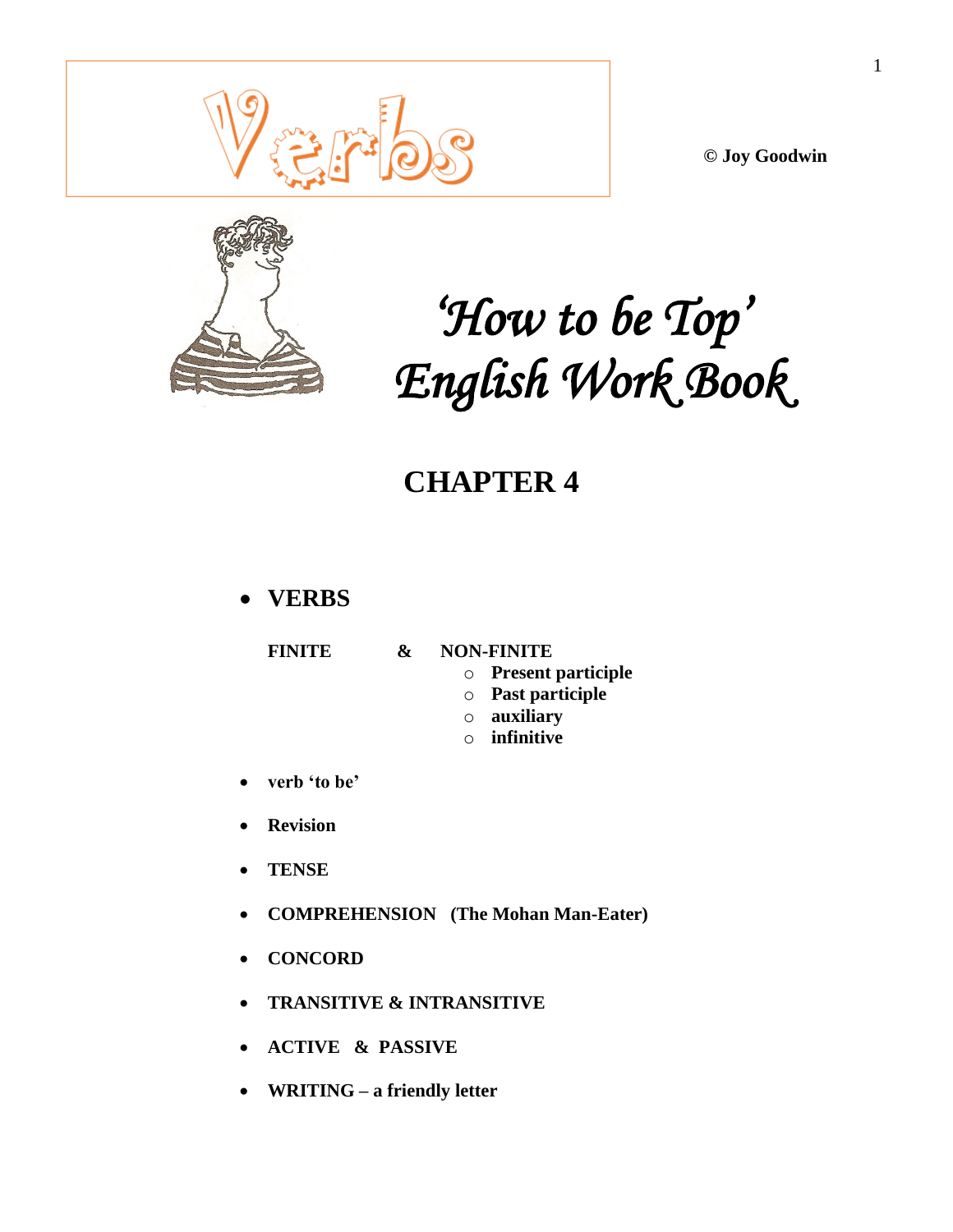

## **TYPES**

**1. FINITE VERBSAll sentences must contain finite verbs.**

These: must have a **subject** e.g I, you, we, he, they [He wrote.] must **make sense**. He **writing**. – (no sense) = **not** finite He **to write** – (no sense) = **not** finite He **written –** (no sense) = **not** finite. He **wrote**. – (sense) = finite verb

I **am** a student at Wynberg Boys'. I **find** English easy. I **get** high marks. [These are all finite verbs in the **present tense**.]

John **wrote** me a letter. In it he **told** me that he **loved** me. [These are all finite verbs in the **past tense.]**

## **2. OTHER TYPES OF VERBS**

\* **Infinitive - to** + verb *[to run; to jump I love to run down hills. [to run = infinitive love = finite verb]*

**Present participle** - any verb ending in **ing** [running, jumping] *While running down the hill, I broke my ankle. [running = present participle broke = finite verb]*

> *I was running when I fell. [was running = auxiliary + present participle - together = finite verb]*

**Auxiliary -** Helping verbs (helps the main action make sense in the sentence)-

*am, are, was, were, has, have, had, will, will be, have been, etc.[have written, will write, am writing]*

The **auxiliary gives tense to the main action (verb)** – past, future, continuous etc.

*Auxiliary verb + main action (usually a participle)= finite verb.*

*I have written a letter. [have written = finite verb - past tense] I* **will do** my homework now. [will do = finite verb – future tense]

NOTE **The Auxiliary verb** is a finite verb in its own right when not used with a participle.  *I am sick. John was here. We are twins. [am/was/are = finite verbs]*

**past participle** = the **past tense** of the verb but it **must have an auxiliary**.

I have **written** a letter. John has **swum** the channel. The moon has **risen**. We have **walked** a long way.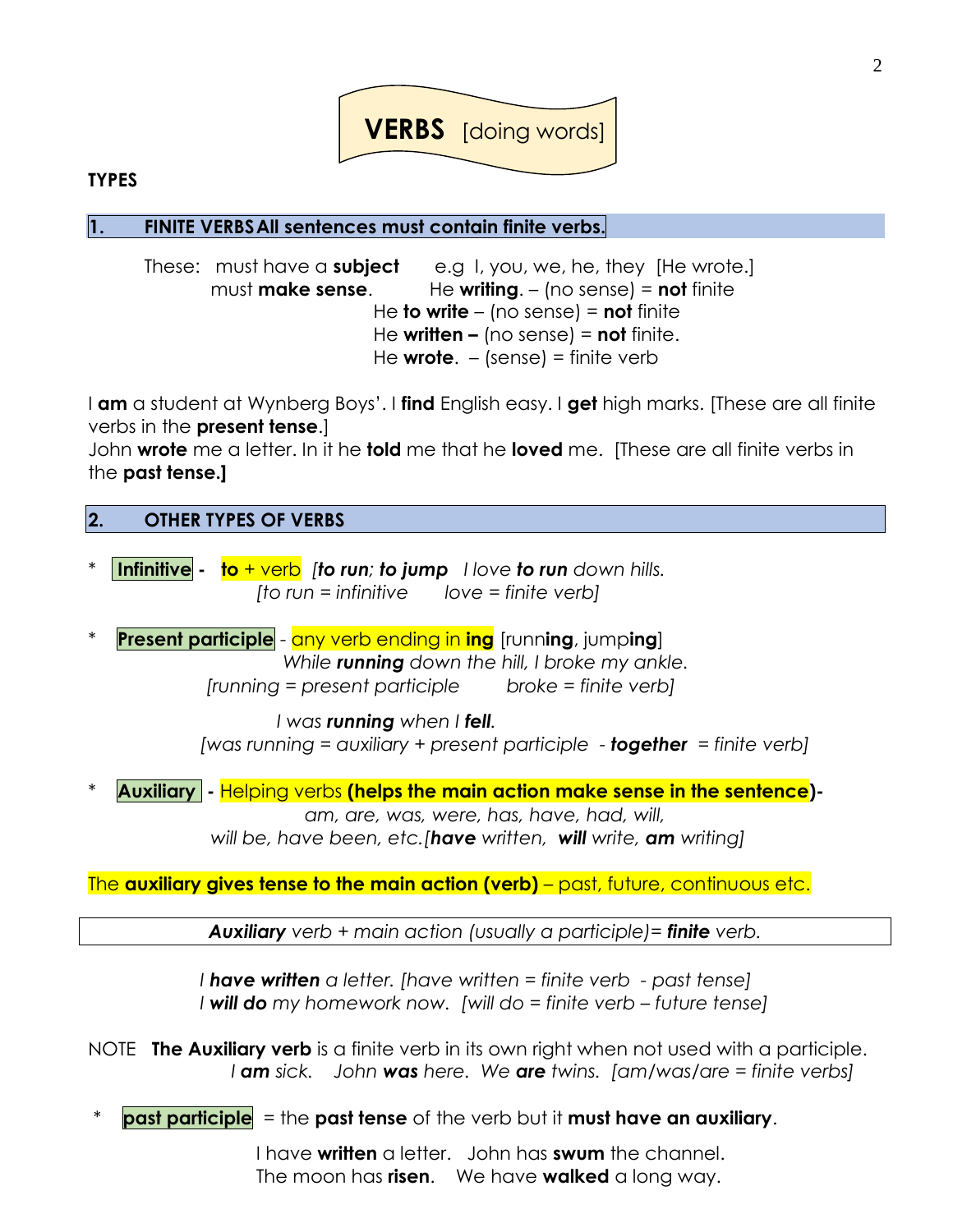## **Did all that make sense? Test yourself.**



**Exercise 1 Write down all the underlined words** and say **what type of verb** each one is.

a) Running awkwardly, the fat man b) fell on his face. He c) broke his

nose. He d) had e) fallen before, but running f) was good for him. He

g) needed h) to run often in order i) to lose weight. He j) is now no

longer fat because he k) has I) lost twenty kilograms.

## **Exercise 2** Write down all the finite verbs. Note: they may consist of more than one word.

| $\alpha$ .  | I sleep on my bed.                                                         |      |
|-------------|----------------------------------------------------------------------------|------|
|             |                                                                            |      |
|             | c. I think that you are fantastic. <u>________________________________</u> |      |
| d.          |                                                                            |      |
|             |                                                                            |      |
| $f_{\star}$ |                                                                            |      |
| g.          |                                                                            |      |
| h.          |                                                                            |      |
| i.          | We have been watching this video all week.                                 |      |
| j.          |                                                                            | [10] |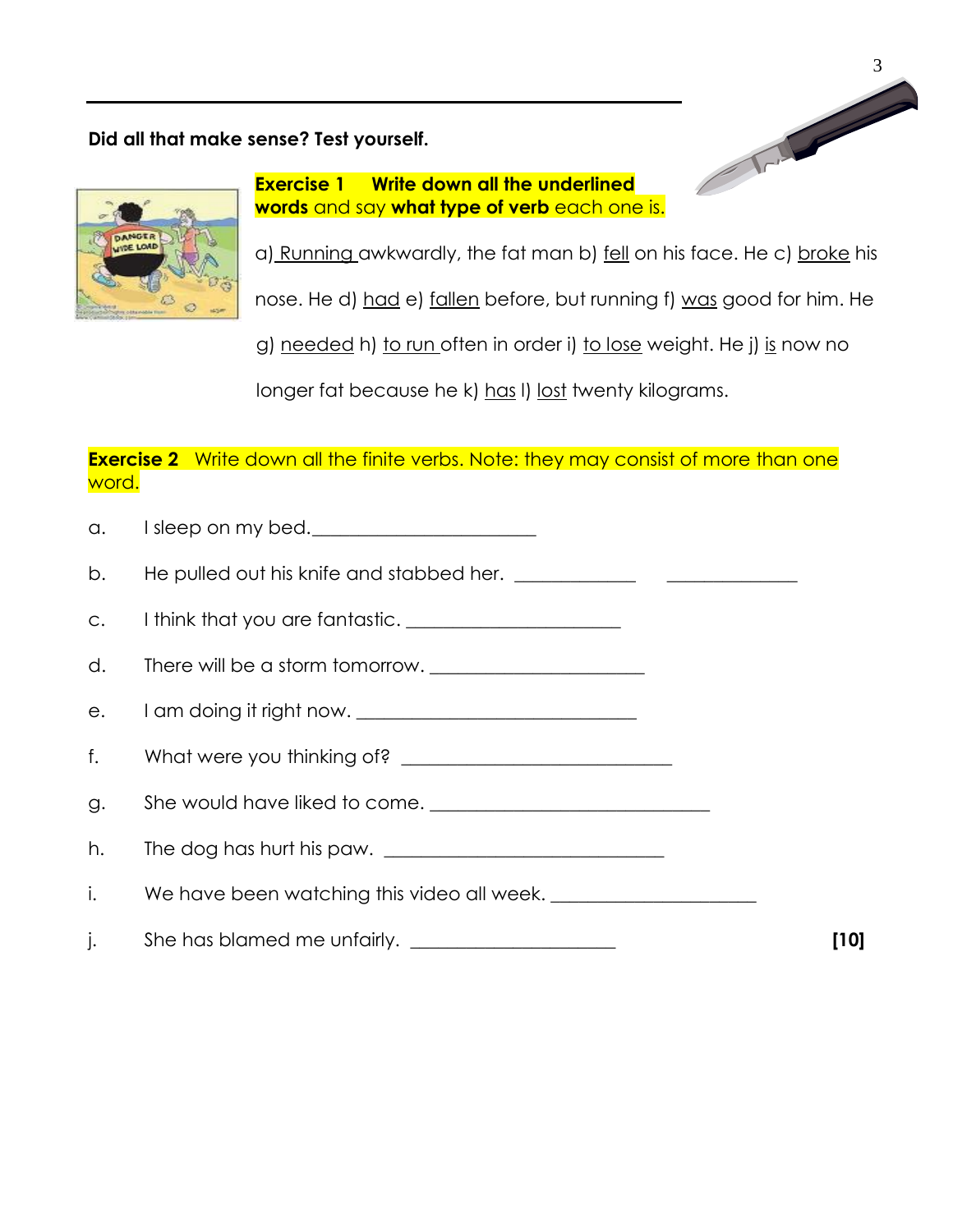## **Exercise 3** Supply suitable **auxiliary verbs:**

- a. Do you think that he \_\_\_\_\_\_\_\_\_\_\_\_\_\_\_\_\_ go?
- b.  $1 \quad \qquad$  go if I were you.
- c. I be thirteen on Sunday.
- d. He told me that he set all going home.
- e. He \_\_\_\_\_\_\_\_\_\_\_\_\_ finished when I arrived.
- f. If he \_\_\_\_\_\_\_\_ had the time, he \_\_\_\_\_\_\_\_\_\_\_\_\_ have done it.
- g. At one time I \_\_\_\_\_\_\_\_\_\_\_\_\_\_\_\_ study for eight hours a day.
- h. It been a most difficult day.
- i. we invite him to the party?
- j. I \_\_\_\_\_\_\_\_\_\_\_ been told that he had a happy disposition. **[10]**

## **Exercise 4** Give the **present participle** of the verb in brackets. **Spelling** must be correct.

e

a. You are (be) stupid. \_\_\_\_\_\_\_\_\_\_\_\_\_\_\_\_\_\_\_\_ b. Father is (shave)  $\qquad \qquad$ c. Father was (lie) down. \_\_\_\_\_\_\_\_\_\_\_\_\_\_\_\_\_\_\_ d. He will be (tie) a knot. e. The clock has been (chime). f. The birds are  $(fly)$ . g. The children were (panic). \_\_\_\_\_\_\_\_\_\_\_\_\_\_\_\_\_\_\_\_\_ h. He is (shoe) his horse. \_\_\_\_\_\_\_\_\_\_\_\_\_\_\_\_\_\_\_\_\_\_\_\_  $i.$  The rain is (fall)  $\qquad \qquad$ j. We shall be (travel) fast. \_\_\_\_\_\_\_\_\_\_\_\_\_\_\_\_\_\_\_ **[10]**

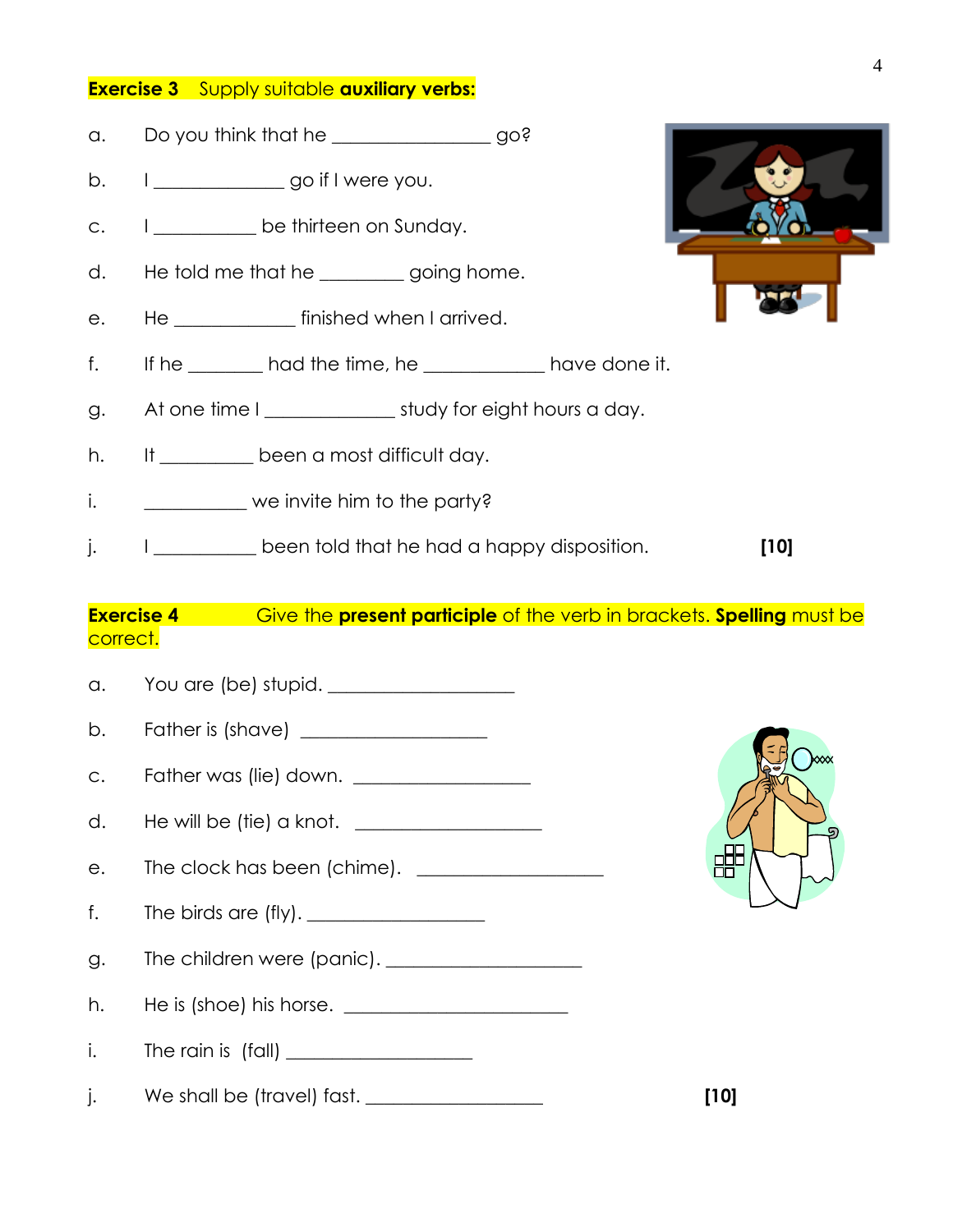## **TENSE**

## **Auxiliary** verbs give **tense. (The time that the action took place)**

Look at the table of tenses below and note how they are formed and what they mean.

| Present                                     | <b>Present continuous</b> (auxiliary + pres. part.)           |
|---------------------------------------------|---------------------------------------------------------------|
| I walk.                                     | I am walking.                                                 |
|                                             |                                                               |
| Past                                        | <b>Past continuous</b> (auxiliary + pres. part.)              |
| I walked.                                   | I was walking.                                                |
|                                             |                                                               |
| <b>Perfect</b> (have/has + past participle) | <b>Perfect continuous</b> ( $\alpha$ ux + been + pres. part.) |
| I have walked.                              | I have been walking.                                          |
|                                             |                                                               |
| <b>Pluperfect</b> (past past) must have had | <b>Pluperfect continuous</b> (had been + pres. part)          |
| I had walked.                               | I had been walking.                                           |
|                                             |                                                               |
| <b>Future</b> (shall/will)                  | <b>Future continuous</b> (shall/will be + pres. part)         |
| I shall walk                                | I shall be walking.                                           |

## **Exercise 5** Complete the table below.

| Present      | Past    | Perfect        | Pluperfect    | Pluperfect<br>continuous |
|--------------|---------|----------------|---------------|--------------------------|
| I write      | I wrote | I have written | I had written | I had been writing.      |
| sing         |         |                |               |                          |
| do           |         |                |               |                          |
| go           |         |                |               |                          |
| I hang (a    |         |                |               |                          |
| picture)     |         |                |               |                          |
| hang (a man) |         |                |               |                          |
| swim         |         |                |               |                          |
| l run        |         |                |               |                          |
| I ride       |         |                |               |                          |
| sew          |         |                |               |                          |
| see          |         |                |               |                          |
| read         |         |                |               |                          |
| chase        |         |                |               |                          |
| have         |         |                |               |                          |
| give         |         |                |               |                          |
| change       |         |                |               |                          |
| I hit        |         |                |               |                          |
| swing        |         |                |               |                          |
| come         |         |                |               |                          |
| get          |         |                |               |                          |
| learn        |         |                |               |                          |
| pass         |         |                |               |                          |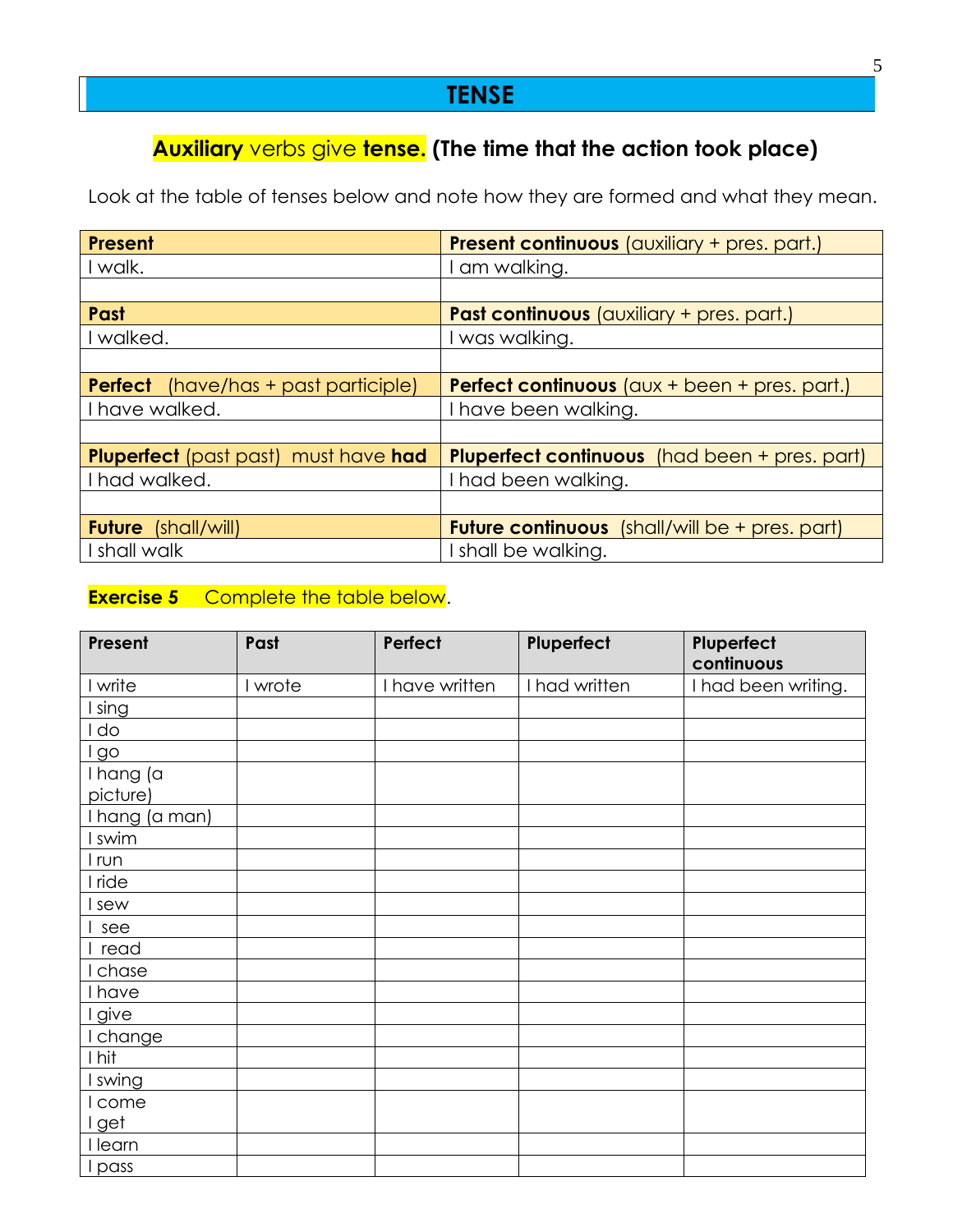**[20]**



**The Mohan Man-Eater** - Jim Corbett (adapted)

Eighteen miles from our summer home in the Himalayas there is a long ridge running east and west, some 9,000 feet in height. On the upper slopes of the eastern end of this ridge there is a luxuriant growth of oat-grass; below this grass the hill falls steeply away in a series of rock cliffs to the old Kosi River below.

One day, a party of women and girls from the village on the north face of the ridge were cutting the oat-grass, when a tiger suddenly appeared in their midst. In the stampede that followed an elderly woman lost her footing, rolled down the steep slope, and disappeared over the cliff. The tiger, evidently alarmed by the screams of the women, vanished as mysteriously as it had appeared, and when the women had reassembled and recovered from their fright, they went down the grassy slope and, looking over the cliff, saw their companion lying on a narrow ledge some distance below them.

The woman said she was badly injured and it was decided that a rescue was a job for men. As no-one appeared to be willing to remain on the spot, they informed the woman that they were going back to the village for help. She begged not to be left alone. At her entreaty a sixteen-year-old girl volunteered to stay with her and made her way down a rift in the cliff and onto the narrow ledge. This ledge ended where the woman was lying in a shallow depression. There was only room for one in this depression, so the girl squatted, as only an Indian can squat, on the ledge facing the woman.

They spoke in whispers, for fear the tiger might be close by and hear them, speculating as to how long it would take before a rescue party might arrive from the village four miles away. Suddenly the woman gave a gasp and the girl, seeing the look of horror on her face and the direction in which she was looking, turned her head and over her shoulder saw the tiger, stepping out of the rift in the cliff on to the ledge. Few of us can imagine this worst of nightmares; a rock cliff with a narrow ledge running partly across it

6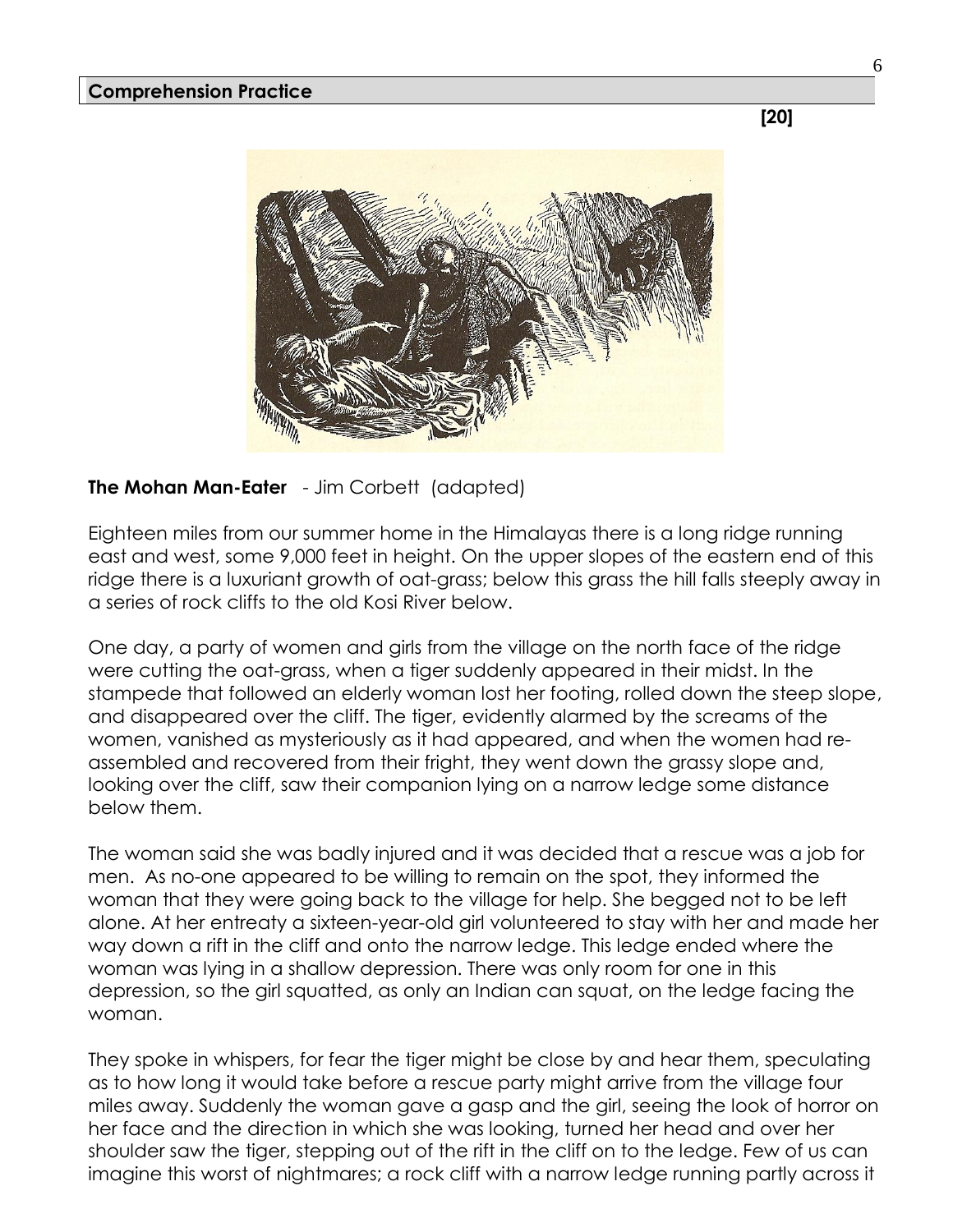and ending in a little depression in which an injured woman is lying; a young girl frozen with terror squatting on the ledge, and a tiger slowly creeping towards her; retreat in every direction cut off and no help at hand.

Mothi Singh, an old friend of mine, headed the rescue party. When they looked over the cliff, the men saw the woman lying in a swoon, and on the ledge they saw splashes of blood.

- 1. Quote two separate words that tell us that this story is told by Jim Corbett himself. (2)
- 2. What do we call this type of narration or story-telling? (1)
- 3. Quote two words that tell us this tragedy occurred in a mountainous place. (2)
- 4. Identify the part of speech of *party of women. (*1)
- 5. What caused the old woman to fall down the cliff? (3)
- 6. Write down **one adjective** which you think best describes the young girl who stayed with her. (1)
- 7. Give two reasons for the girl to be very frightened. (2)
- 8. "*a young girl frozen with terror"* is this literal or figurative? (1)
- 9. What is the verb formed from *entreaty?* (1)
- 10. Give a synonym for *swoon* (last line). (1)
- 11. Write down **2 infinitives** from paragraph 3. (2)
- 12. Quote a **present participle** from the last line of paragraph 3. (1)
- 13. Quote the **finite verb** in the 2nd last sentence (beginning Mothi Singh). (1)
- 14. Give your own synonym for a *depression* in the context of this story. (1)

**[20]**

## **Exercise 6** Supply suitable **finite verbs. (Hint – no. of spaces = no. of verbs)**

- a. We cannot go now because it \_\_\_\_\_\_\_\_\_\_ too late.
- b. I realized that it example useless.
- c. We were told that Acapulco \_\_\_\_\_\_\_\_\_\_\_\_ in Mexico.
- d. That many years ago.
- e. He was as excited as if he \_\_\_\_\_\_\_\_ \_\_\_\_\_\_\_\_ a fortune.
- f. I \_\_\_\_\_\_\_\_\_\_\_\_\_\_ that you will like it.

g. They are grateful to you for what you \_\_\_\_\_\_\_\_\_\_\_\_\_\_\_\_\_\_\_\_.

h. He showed me a photograph of the lion he **with the solution** 

j. He told us that he  $\frac{100}{200}$  here tomorrow. [10]

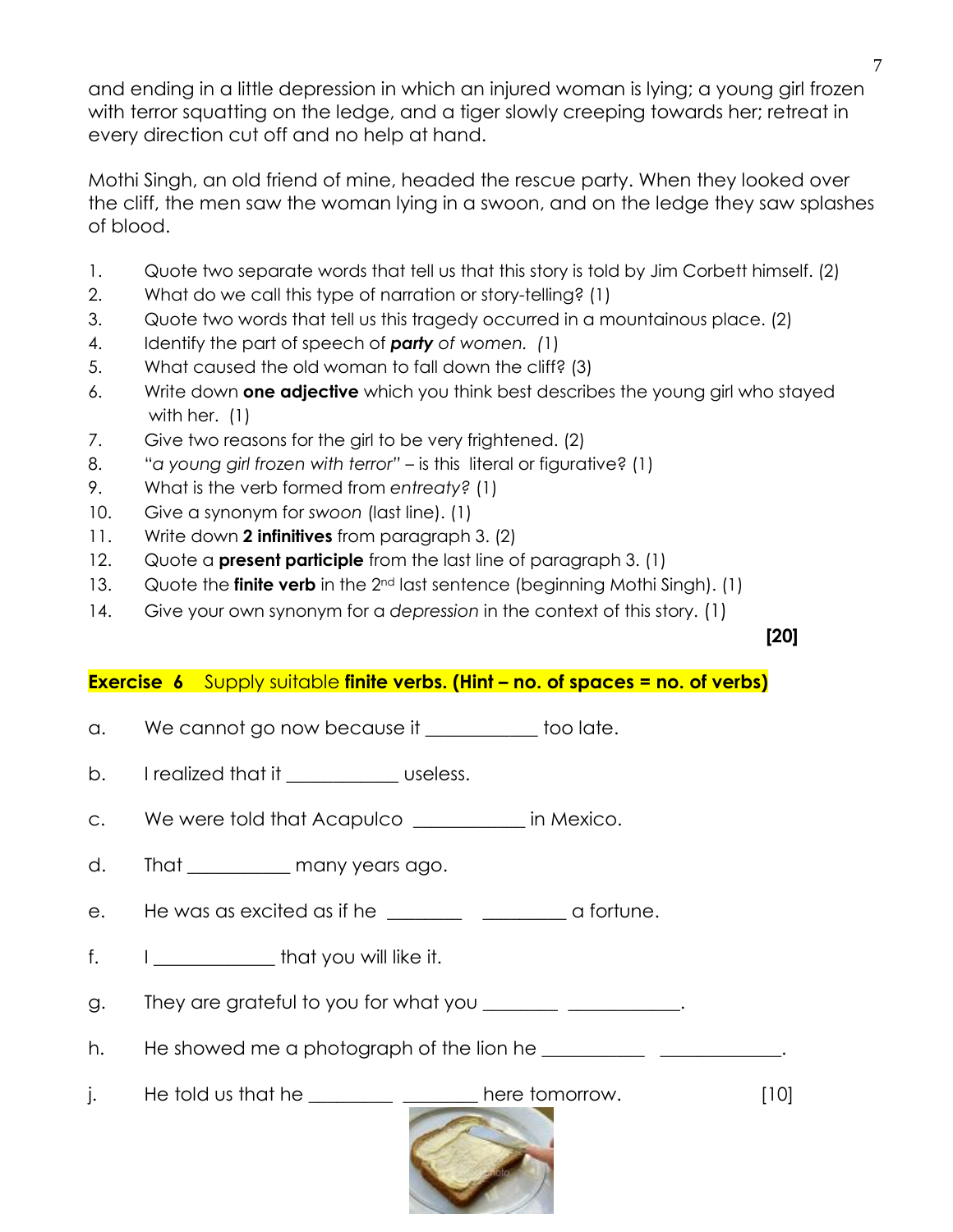## **CONCORD** This means that **subject and verb have to agree**. A **singular subject** takes a **singular verb** and a **plural subject** takes a **plural verb.**

| <b>SINGULAR</b>                                                       | <b>PLURAL</b>                                      |
|-----------------------------------------------------------------------|----------------------------------------------------|
| He is clever. I am clever.                                            | They are clever.                                   |
| Bread and butter is tasty (2 subjects<br>treated as one]              | John and Mary are good friends.                    |
| The hen, with the chickens, is lost                                   | The hen and chickens are lost.                     |
| The teacher, as well as the children, is<br>tired.                    | The teacher and the children are tired.            |
| Neither the pupils nor the teacher is                                 | Neither the teacher nor the pupils are             |
| happy.                                                                | happy.                                             |
| [When subjects are joined by                                          |                                                    |
| neithernor / eitheror the verb agrees                                 |                                                    |
| with the subject closest to it.                                       |                                                    |
| The following <b>ALWAYS</b> take a singular                           |                                                    |
| verb.                                                                 |                                                    |
| <b>Everybody</b> is coming.                                           |                                                    |
| Anything seems to be good enough.                                     |                                                    |
| <b>Neither</b> of the 2 girls <b>has</b> come.<br>Nobody has seen it. |                                                    |
| <b>Everyone has</b> done his share.                                   | <b>None</b> of them (was/were) present.            |
| NONE may have singular or plural verb.                                |                                                    |
| All (everything) is lost                                              | <b>All</b> the people are happy.                   |
|                                                                       |                                                    |
| <b>Collective noun</b> = singular<br>A swarm of bees is dangerous.    | But sometimes meaning insists on a plural<br>verb. |
| The team has been chosen.                                             | The team are fighting amongst                      |
| The group has decided to disband.                                     | themselves.                                        |
| The bunch of flowers smells sweet.                                    | The group <b>have</b> finally come together        |
|                                                                       | The board of directors <b>do</b> not agree.        |
| Much money has been made.                                             | <b>Many</b> books are in the library.              |
| <b>Most</b> of the work has been done.                                | More people are poor today.                        |
| There is <i>little</i> food.                                          | Few people are here.                               |
| There is less work to do.                                             | Fewer people are here.                             |
| This is the least you can do.                                         |                                                    |

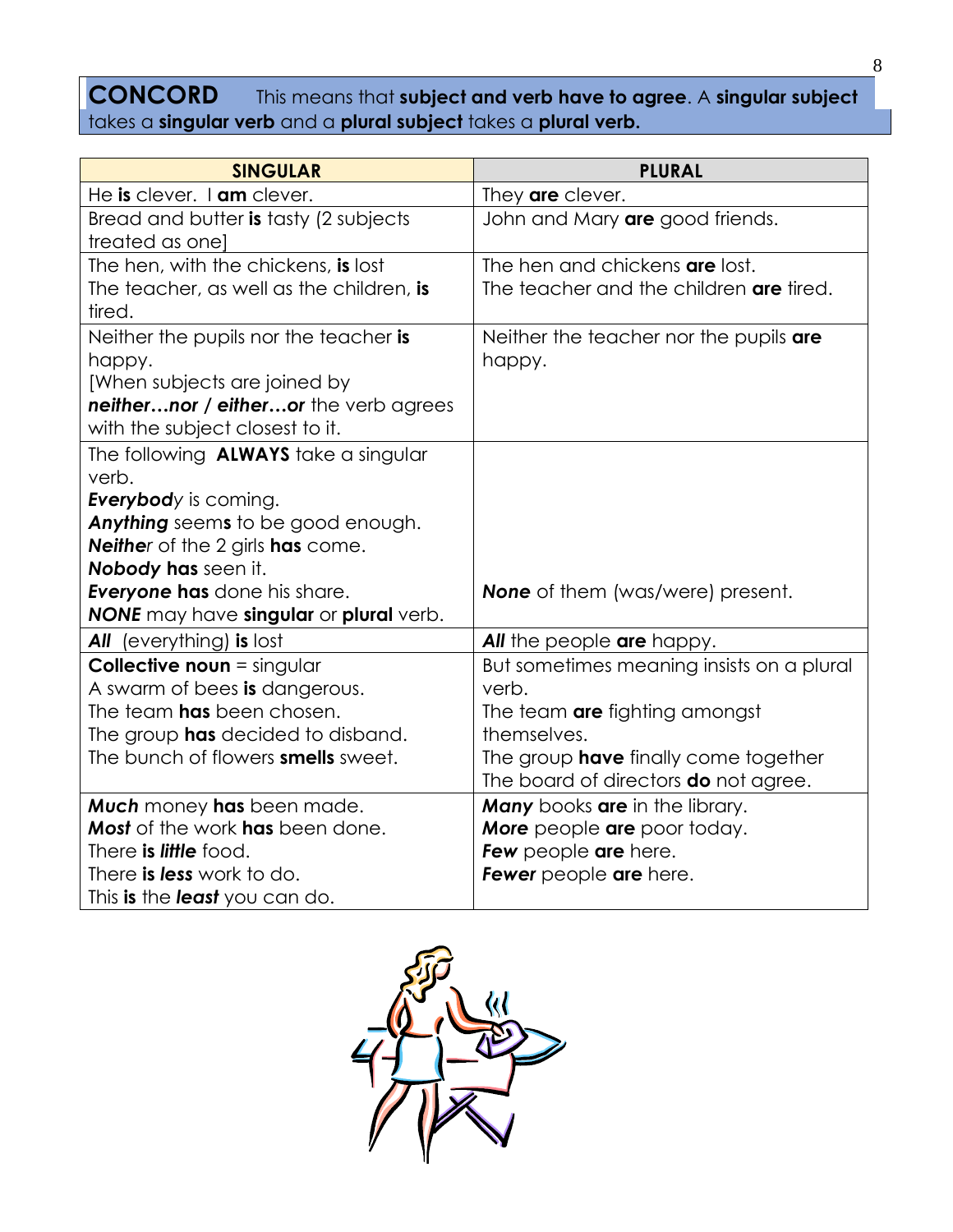#### **Exercise 7** Fill in either **has to** or **have to:**

- a. John \_\_\_\_\_\_\_\_\_\_\_\_\_ weed the garden.
- b. One of my sisters \_\_\_\_\_\_\_\_\_\_\_\_\_ iron my shirts.
- c. Neither Peter nor James \_\_\_\_\_\_\_\_\_\_\_\_\_\_\_ rewrite the examination.
- d. Both of them \_\_\_\_\_\_\_\_\_\_\_\_\_\_\_\_\_ plant the trees.
- f. You wind the clock daily.
- g. His trousers \_\_\_\_\_\_\_\_\_\_\_\_\_ be lengthened.
- h. Each of the boys \_\_\_\_\_\_\_\_\_\_\_ bring R20.00 tomorrow.
- i. The house, together with the furniture, <u>\_\_\_\_\_\_\_\_</u> be sold.
- j. The cattle \_\_\_\_\_\_\_\_\_\_\_\_\_\_ be dipped. **[10]**

#### **Exercise 8 Correct the form of the verb in brackets.**

- a. My finger was so badly (swell) that my mother (call) a doctor.
- b. After (to milk) the cows, I always (to carry) the pails to the dairy.
- c. His clothes look as if they (wear) for many years.
- d. I (to know) all along that he (may) not be able to come.
- e. Having (spring) into the sea, he (swim) to her aid. **[10]**

## **TRANSITIVE (vt.) and INTRANSITIVE (vi) VERBS Transitive** verbs are followed by an **object (**a thing**).**  The pilot **flew** the aeroplane. The boy **kicked** the ball. **Intransitive** verbs are **not** followed by an object. The bird **flew** in the sky. The girl **fell** over.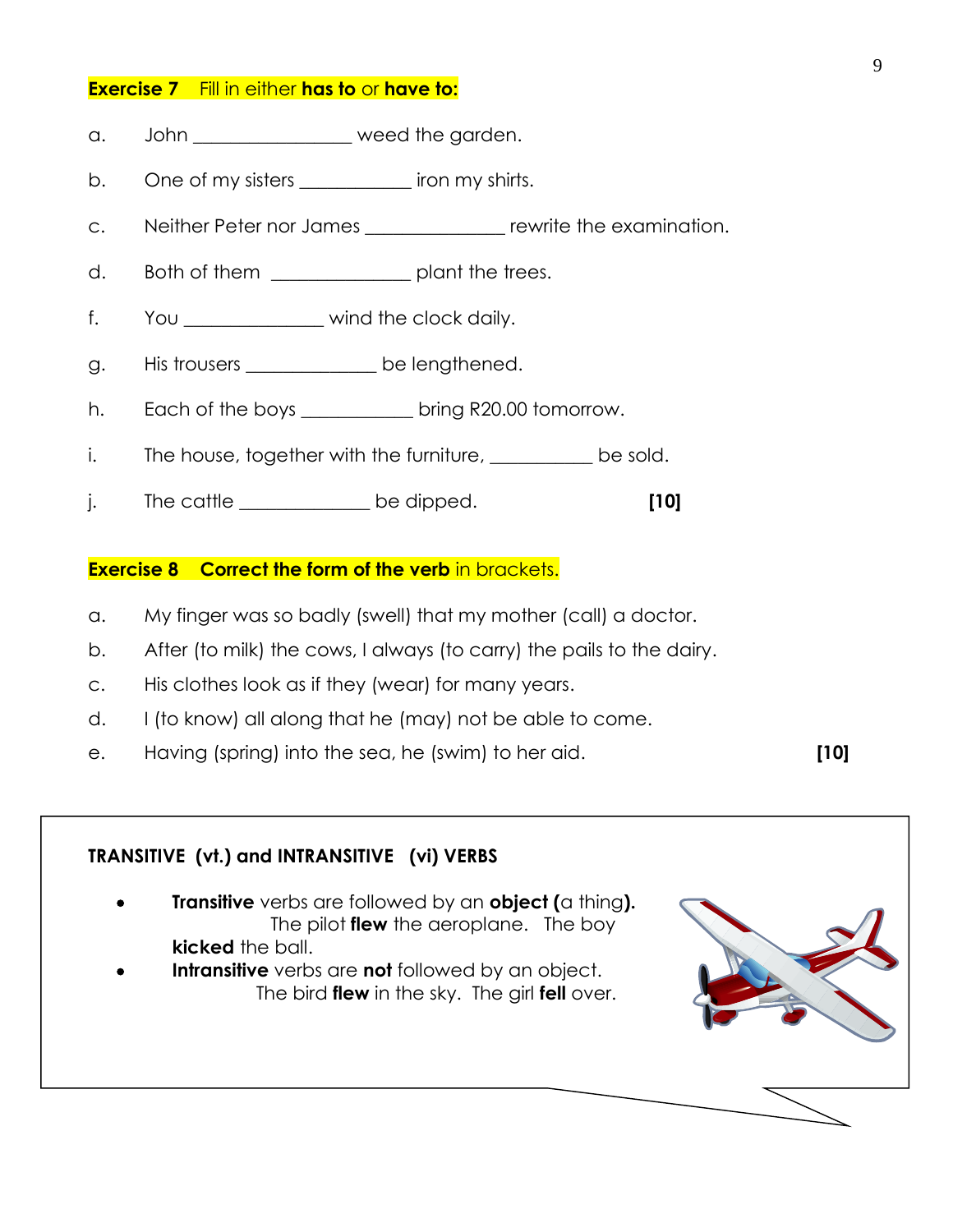**Exercise 9** Choose the **correct word** in the brackets and say whether it is **transitive or intransitive.**

| a.                 | Agnes always (wins/beats) me at maths.                                           |  |  |
|--------------------|----------------------------------------------------------------------------------|--|--|
| b.                 |                                                                                  |  |  |
| $\mathsf{C}.$      | John (tore/broke) his pants.                                                     |  |  |
| d.                 | Mr Adams (learns/teaches) us English. ____________                               |  |  |
| е.                 | I shall (lend/borrow) a pencil from Joe. ____________                            |  |  |
| f.                 | I (lay/lie) down when I am tired. ______________                                 |  |  |
| g.                 |                                                                                  |  |  |
| h.                 | I will (convince/persuade) him that he is wrong.                                 |  |  |
| i.                 |                                                                                  |  |  |
| j.                 | Some thieves (robbed/stole) his money. _____________                             |  |  |
| k.                 | Some thieves (robbed/stole) him of his money. __________________________________ |  |  |
| $\mathsf{l}$ .     | The man (sat/seated) himself at the table.                                       |  |  |
| m.                 | The parents of the boy (was/were) killed in the accident.                        |  |  |
| n.                 | $[14]$                                                                           |  |  |
| <b>Exercise 10</b> |                                                                                  |  |  |

## a. Which sentences above contain an **intransitive verb? \_\_\_\_\_\_\_\_\_\_\_\_\_\_\_\_\_\_** /3/ b. Identify the verbs in each of these sentences as transitive or intransitive:

John rolled down the hill. \_\_\_\_\_\_\_\_\_\_\_\_\_\_\_\_\_\_\_\_\_ John rolled the ball down the hill. \_\_\_\_\_\_\_\_\_\_\_\_\_\_\_\_\_\_\_\_\_\_ /2/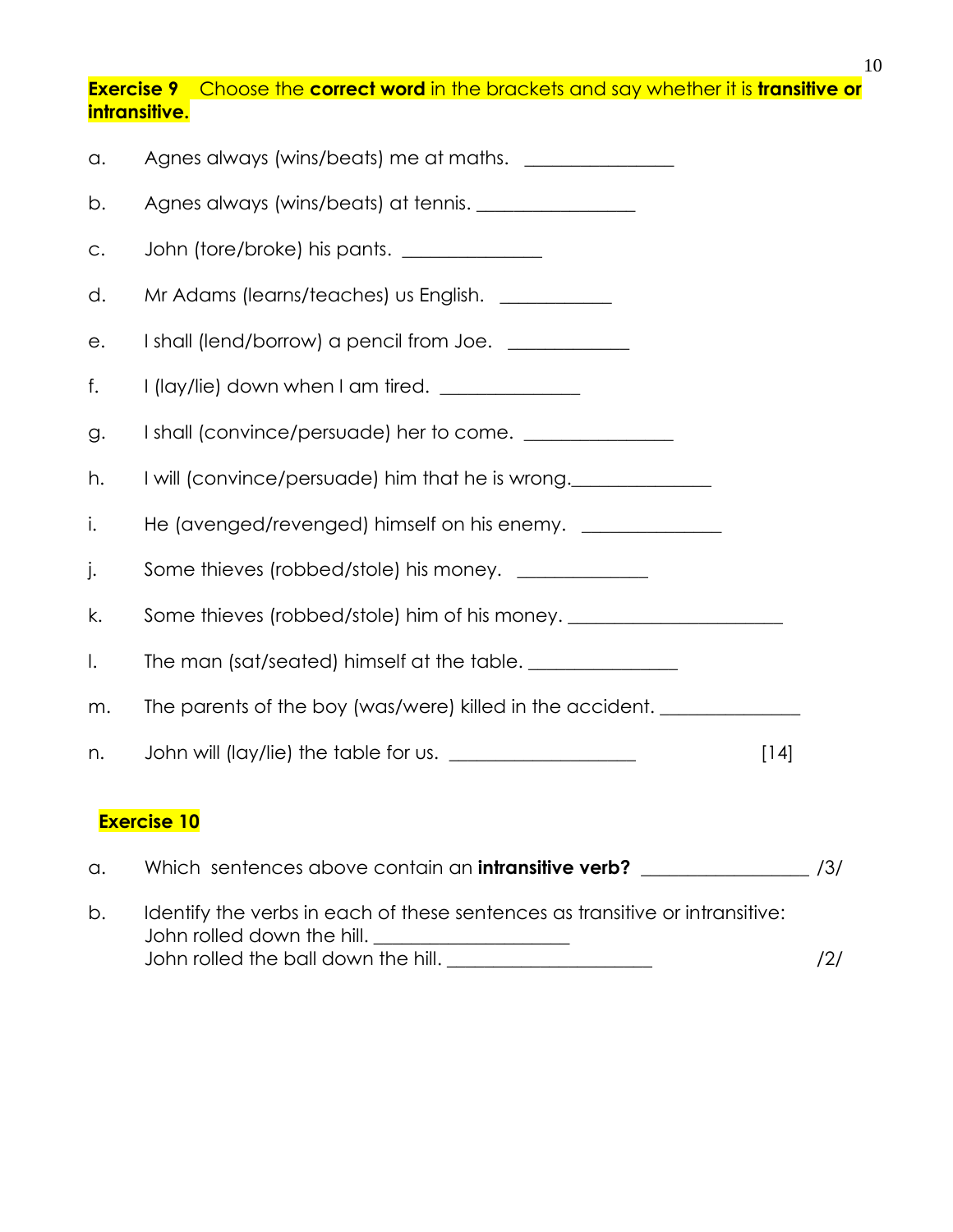## **ACTIVE and PASSIVE VOICE**





**Active** – The subject does the action. [**Mrs Crawford struck** a pedestrian at the intersection.]

[**I left** the cage open and the canary escaped.]

**Passive** – The subject has the action done to it. [**A pedestrian was struck** at the intersection.]

[**The cage was left** open and the canary escaped.]

- \* Usually one would say *The cage was left open by me,* but the passive is sometimes deliberately vague to **avoid being accused**.
- The Passive is also used when we **don't know who has done the action**. It is said that girls are cleverer than boys. [We don't know who said this.]

**Exercise 9** Change Active to Passive or vice versa. Decide when it is appropriate to indicate who has done the action.

| a. |                                        |
|----|----------------------------------------|
| b. | We kept our coffee cups in a cupboard. |
|    | c. Polar Bears eat seals.              |
|    |                                        |
|    | e. Who broke the window?               |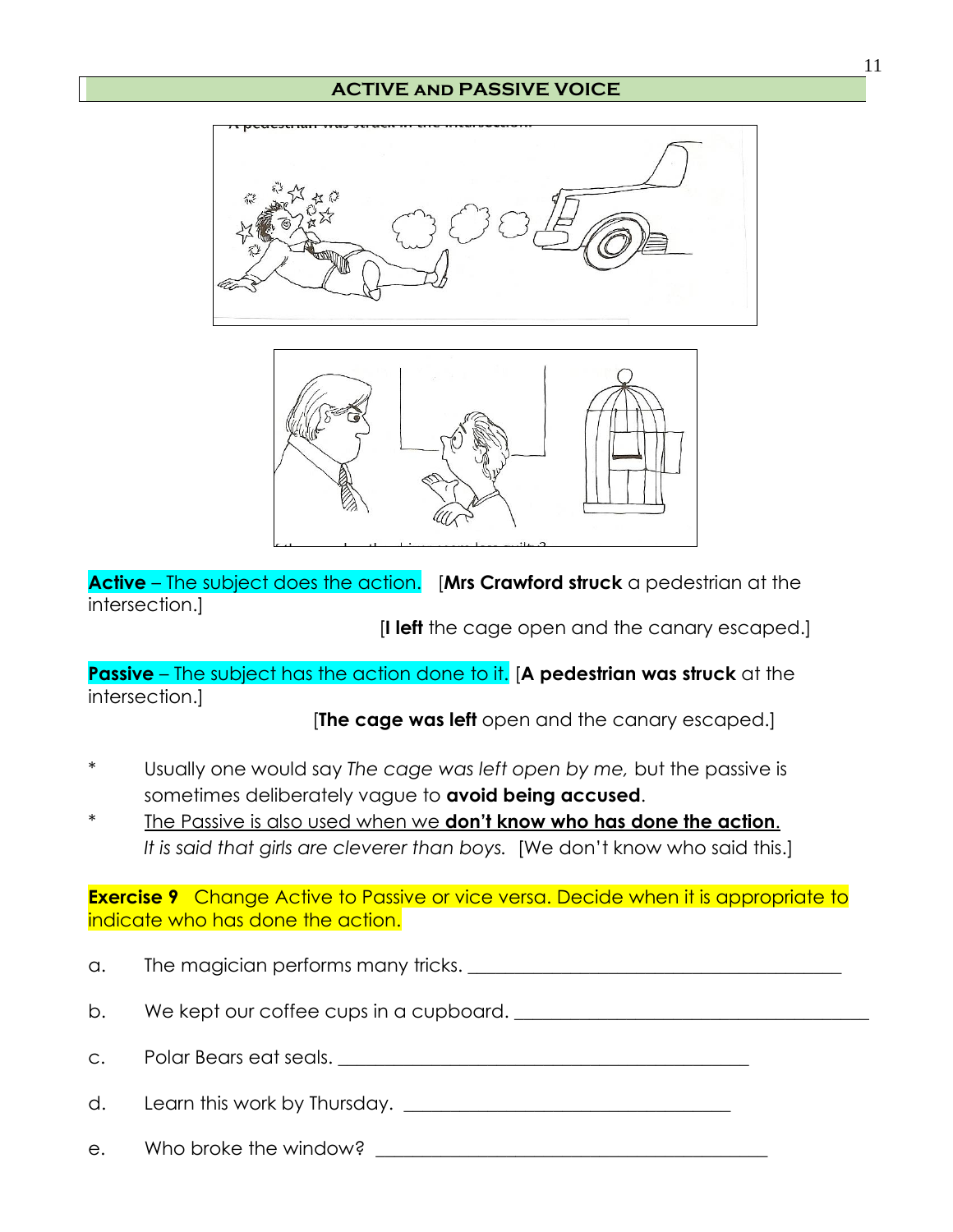- f. The artist hung the picture on the wall. \_\_\_\_\_\_\_\_\_\_\_\_\_\_\_\_\_\_\_\_\_\_\_\_\_\_\_\_\_\_\_\_\_\_\_\_\_\_\_
- g. Peter always knew our secrets. \_\_\_\_\_\_\_\_\_\_\_\_\_\_\_\_\_\_\_\_\_\_\_\_\_\_\_\_\_\_\_\_\_\_\_\_\_\_\_\_\_\_\_\_\_\_\_
- h. The laundry will shrink your shirt. \_\_\_\_\_\_\_\_\_\_\_\_\_\_\_\_\_\_\_\_\_\_\_\_\_\_\_\_\_\_\_\_\_\_\_\_\_\_\_\_\_\_\_
	- i. The test must be passed.  $\blacksquare$

## **Revision Tests**

## **Exercise 11** Complete the **idioms**.

- a. Once bitten, twice \_\_\_\_\_\_\_\_\_\_\_\_\_\_\_\_\_\_\_\_\_
- b. She is the apple of her
- c. He drove a stiff \_\_\_\_\_\_\_\_\_\_\_\_\_\_\_\_\_\_\_\_\_\_\_\_\_\_
- d. Let us sit and chew the \_\_\_\_\_\_\_\_\_\_\_\_\_\_\_\_\_\_\_\_\_\_
- e. He won hands \_\_\_\_\_\_\_\_\_\_\_\_\_\_\_\_\_\_\_\_\_\_\_\_\_ **[5]**

## **Exercise 12** Write down the **auxiliary verbs**.

- a. He is looking well.
- b. I have seen it already.
- c. He did explain it.
- d. He will tell you.
- e. You are not listening.

## **Exercise 13** Write down the **infinitives.**

- a. I need water to drink.
- b. He wanted to ask him.
- c. We are about to leave.
- d. I was surprised to see her.
- e. I hope to pass this year.

## REMEMBER **never split an infinitive**. Do not insert a word between **to** and the **verb**.

I want you **to please hurry**. - is WRONG. I want you **to hurry** please. – is CORRECT

## **Exercise 14** Correct all the **split infinitives** below.

- a. They were asked to slowly approach the creature.
- b. He wanted to boldly go where no man had before.
- c. He wanted to rudely reply but did not.
- d. I want you to always think before you act.
- e. I want to never do that again. **[5]**